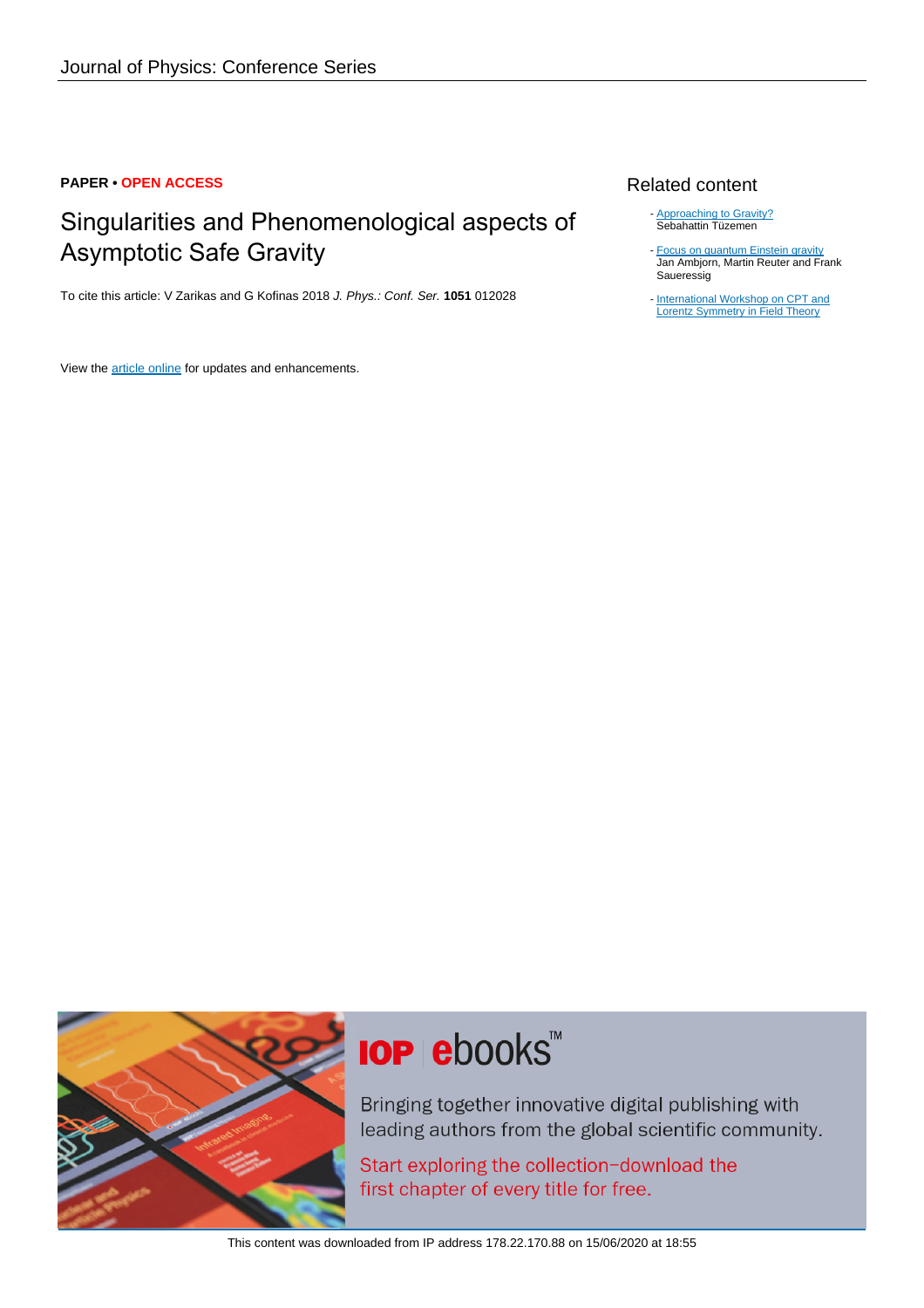# **Singularities and Phenomenological aspects of Asymptotic Safe Gravity**

### **V Zarikas1,2 and G Kofinas<sup>3</sup>**

<sup>1</sup>Nazarbayev University, School of Engineering, Astana, Kazakhstan <sup>2</sup>University of Applied Sciences of Central Greece, Lamia, Greece <sup>3</sup>Research Group of Geometry, Dynamical Systems and Cosmology, University of the Aegean, Samos, Greece E-mail: vasileios.zarikas@nu.edu.kz; gkofinas@aegean.gr

**Abstract.** Asymptotic Safety (AS) Program for quantum gravity keeps the same fields and symmetries with General Relativity and studies the associated gravitational action as a fundamental part of the complete theory at the nonperturbative level with the help of functional renormalization group (RG) techniques. An important phenomenological task that can test the new point of view of AS approach is the discovery of RG improved cosmologies and black holes. In this work, we analyze the properties of recently found non-singular spherically symmetric and non-singular cosmological solutions. Furthermore, we derive a novel consistent set of modified Einstein field equations, in the spirit of AS, which respects the Bianchi identities. This new set of equations completes previously published modified Einstein equations which arise by adding appropriate covariant kinetic terms to the action.

#### **1. Introduction**

The singularity theorems of Hawking and Penrose erased the hope that spacetime singularities in classical General Relativity are just a consequence of the high degree of symmetries assumed in the collapse or in the energy momentum tensor. Now we know that the appearance of spacetime singularities is a proof of the limit of validity of General Relativity. An important property of any serious attempt to quantize gravity is the ability to resolve the breakdown of physics in these singular regions of spacetime. Loop Quantum Gravity and spin foam models offer ideas to solve this problem since they assume that the spacetime is intrinsically discrete. Concerning models on continuous spacetimes, one interesting proposal is that of Asymptotic Safety Program. Asymptotic Safety (AS) framework for quantum gravity keeps the same fields and symmetries with General Relativity and studies the associated gravitational action as a fundamental part of the complete theory at the nonperturbative level (with the help of functional renormalization group (RG) techniques) [1-60].

The key idea behind the AS scenario was first proposed by Weinberg. The central requirement is the existence of a non-Gaussian fixed point (NGFP) of the RG flow for gravity. If this NGFP exists, this defines the behavior of the theory at the UV. Furthermore, in this regime all measured quantities are free from nonphysical divergences. Asymptotic safe gravity does not emerge from a direct quantization of General Relativity. The Einstein-Hilbert action is a bare action that corresponds to a non-trivial fixed point of the RG flow and is a prediction assuming asymptotic safety. The AS framework justifies someone to work with the gravitational effective average action which includes only the effect of the quantum fluctuations with momenta  $p^2 > k^2$ . Thus the effective average action represents an

Content from this work may be used under the terms of the [Creative Commons Attribution 3.0 licence.](http://creativecommons.org/licenses/by/3.0) Any further distribution  $\omega$  $\left[{\rm (cc)}\right]$ of this work must maintain attribution to the author(s) and the title of the work, journal citation and DOI. Published under licence by IOP Publishing Ltd 1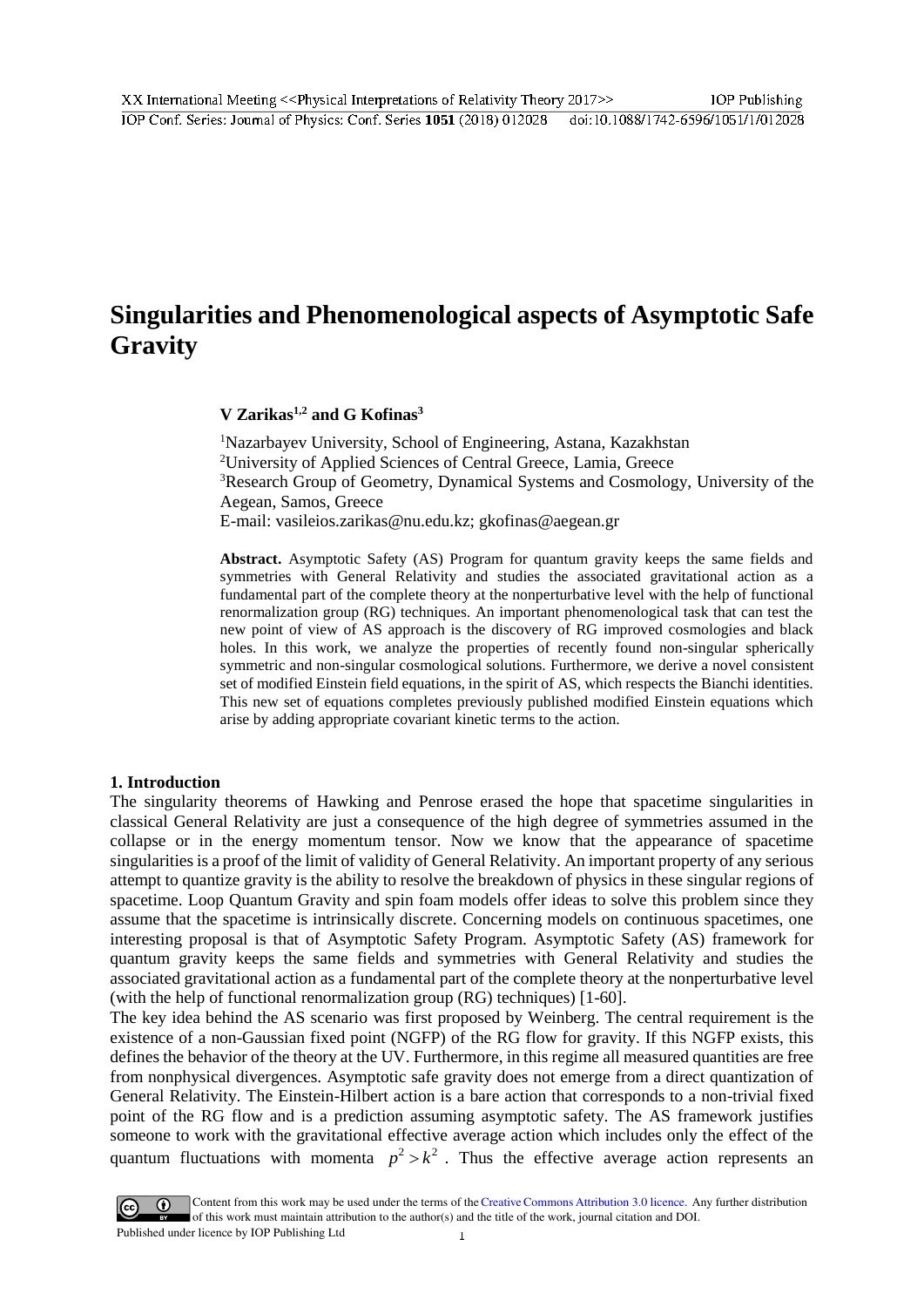approximate description of physics at the momentum scale  $p^2 \approx k^2$ . In this way, it is possible to develop, following various different paths, a phenomenological study of asymptotic safety.

The scope of this work is to investigate the structure of spacetime at high energies and in particular both in the vicinity of the center of spherically symmetric solutions and in the big bang regime of cosmological solutions. Both these type of solutions are generated from quantum modified Einstein equations according to the AS framework. The present paper has two targets. First, we analyze the properties of recently found non-singular spherically symmetric and cosmological solutions. Secondly, we present a novel improved version of modified Einstein equations according to the AS idea. The proposed new equations are compatible with a new alternative and natural scheme for energy conservation. The way we will produce these new modified Einstein equation, valid for short distance interiors of spherically symmetric configurations and early times cosmologies, follows. AS framework uses a system of truncated RG flow equations that contains two running couplings, the gravitational constant  $G(k)$  and the (positive) cosmological constant  $\Lambda(k)$ . Near the non-Gaussian UV fixed point the coupling  $G$  approaches zero, while on the other hand, the coupling  $\Lambda$  behaves as the square of the momenta. Due to this scaling of  $G$ ,  $\Lambda$  in the UV regime, we work on the belief that in the Big bang regime and in the center of black hole the  $\Lambda$  term plays the dominant role. Thus, we also study the modified Einstein vacuum equations where only  $\Lambda(k)$  appears. More precisely, the result of the existence of the non-Gaussian fixed point at the UV is utilized. This allows us to adopt the scaling behaviour of  $\Lambda$  as  $\Lambda \sim k^2$ .

With a running cosmological constant as the source, novel uniquely defined covariant gravitational equations that modify minimally the Einstein gravity are derived. They are constructed so that the Bianchi identities are satisfied by construction. We first have to find the appropriate covariant kinetic terms that support an arbitrary source term  $\Lambda(k)$  without any symmetry assumption and construct modified Einstein equations which respect the Bianchi identities. If we add a spacetime-dependent cosmological constant  $\Lambda(x)$  in the 4-dimensional vacuum Einstein equations so that  $G_{\mu\nu} = -Ag_{\mu\nu} + 8\pi GT_{\mu\nu}$ , obviously, this equation does not satisfy the Bianchi identities. Thus, we will add an energy-momentum tensor  $\theta_{\mu\nu}$  to support  $\Lambda(x)$ , so that the Bianchi identities are satisfied. This formalism has the advance that allows the term  $\Lambda(x)$  to be kept arbitrary (later we will specify the function  $\Lambda(x)$ ).

The outline of the paper is as follows: In the second section of the present work a review of recently found solutions from quantum modified equations is presented. In the third section a novel scheme of quantum modified equations is developed with a different energy conservation scheme. The novel scheme of energy conservation includes all the matter energy-momentum tensor and the varying couplings  $G$ ,  $\Lambda$ . Finally, in the last section various conclusions are discussed.

#### **2. Review of recently found solutions**

In this section we will try to provide an insight into recently developed solutions from quantum modified Einstein equations according to the AS framework, [61-62]. These new modified Einstein equations describe how a classical spacetime may appear in the presence of a quantum vacuum. The quantum vacuum is modeled through a cosmological constant term which is energy dependent according to the AS program.

Vacuum solutions where the cosmological constant is solely a source are of great importance. A motivation for this is that the vacuum birth of our universe from a vacuum fluctuation is an interesting proposal in various quantum gravity models. The same also holds for the central regions of black holes where we expect spacetime to be associated with antigravity properties. Thus, the vacuum modified Einstein equations have been constructed with the scope to be valid in the UV regime. In this transplanckian regime the cosmological constant plays the dominant role according to AS. This reason why in [61-62] only kinetic terms for  $\Lambda(k)$  are included. A spacetime-dependent cosmological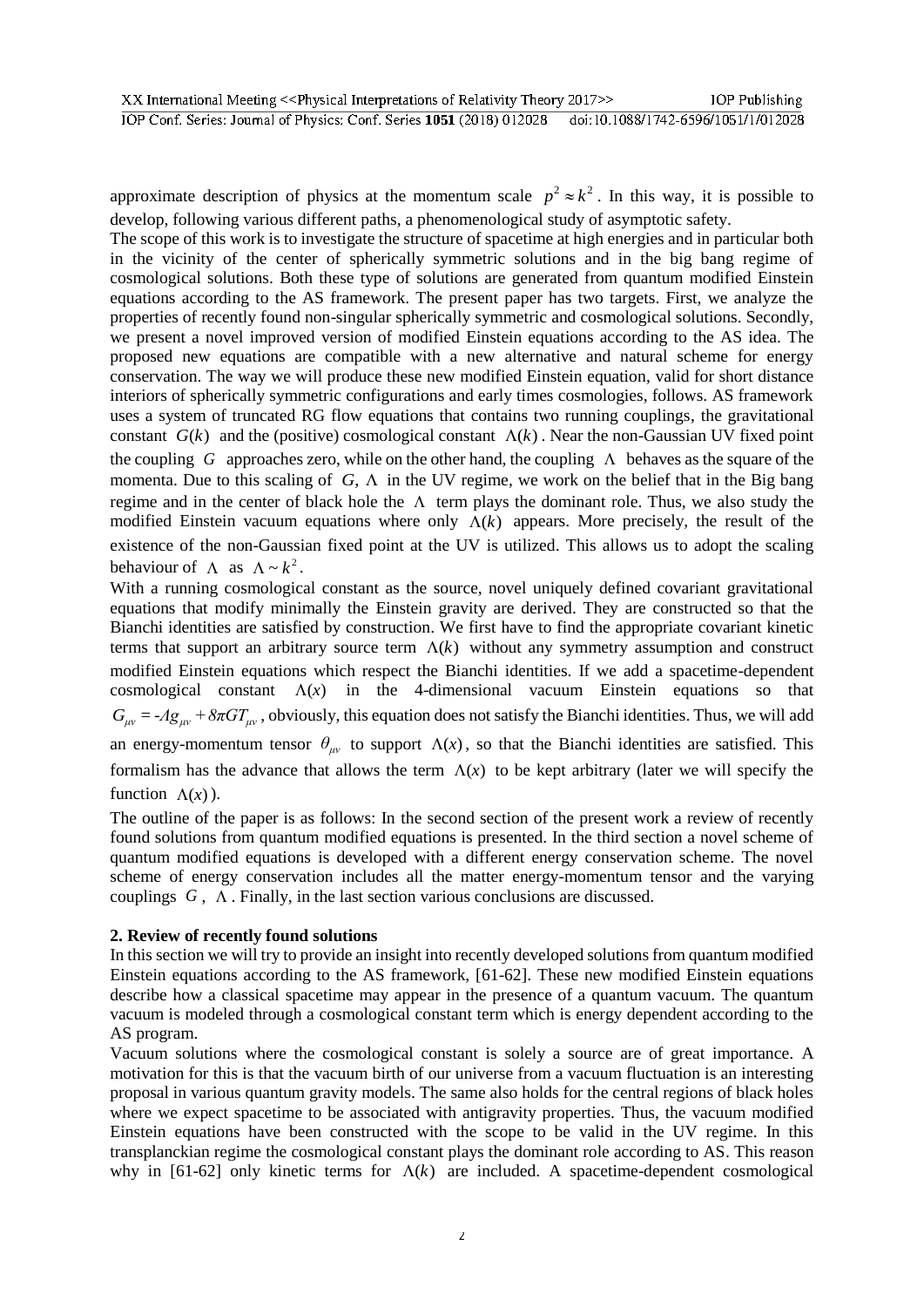constant  $\Lambda(k)$  has to be introduced in the 4-dimensional vacuum Einstein equations so that  $G_{\mu\nu} = -\Lambda g_{\mu\nu}$ . However, this equation is inconsistent since the cosmological constant term is not any more constant. Thus, it does not satisfy the Bianchi identities. Therefore, it is necessary to add an energy-momentum tensor  $\theta_{\mu\nu}$  to support  $\Lambda(k)$ , with the demand that Bianchi identities are satisfied. The new modified Einstein equations become

$$
G_{\mu\nu} = -\Lambda g_{\mu\nu} + \theta_{\mu\nu} \,. \tag{1}
$$

This equivalently gives

$$
R_{\mu\nu} = \Lambda g_{\mu\nu} + \theta_{\mu\nu} - \frac{1}{2} \theta g_{\mu\nu},
$$
\n(2)

where  $\theta = \theta^{\mu}_{\mu}$ . Now the Bianchi identities are

$$
\theta_{\mu\nu}^{\ \ ;\mu} = \Lambda_{,\nu},\tag{3}
$$

where ; denotes covariant differentiation. For  $\Lambda$  constant, the quantity  $\theta_{\mu\nu}$  should vanish since in this case the Bianchi identities are trivially satisfied and there is no need to add anything.

Assuming that the tensor  $\theta_{\mu\nu}$  can be constructed by  $\psi$  and its first and second derivatives, it is possible to express it as  $\theta_{uv} = A \psi_{uv} \psi_{iv} + B g_{uv} \psi^{i}$ *μ<sub>μ</sub>*  $\theta_{\mu\nu} = A\psi_{;\mu}\psi_{;\nu} + B g_{\mu\nu}\psi^{\mu} \psi_{;\rho} + \tilde{N}\psi_{;\mu\nu} + E g_{\mu\nu} \Box \psi + F g_{\mu\nu}$ , where  $\Box \psi = \psi_{;\mu}^{\mu}$ . Note that  $\psi$  is defined as  $\Lambda = \Lambda e^{\psi}$  where  $\overline{\Lambda}$  is an arbitrary constant reference value. It is possible to solve the system of equations (3) and find finally that  $\theta_{\mu\nu}$  is given by *i*<sub>*μ*</sub> =  $-\frac{1}{2}\psi_{;\mu}\psi_{;\nu} - \frac{1}{4}g_{\mu\nu}\psi^{;\rho}\psi_{;\rho} + \psi_{;\mu;\nu} - g_{\mu\nu} \Box$  $\frac{1}{2}\psi_{;\mu}\psi_{;\nu} - \frac{1}{4}g_{\mu\nu}\psi^{\nu\rho}\psi_{;\rho} + \psi_{;\mu;\nu} - g_{\mu\nu} \Box \psi$ . From this expression we obtain the self-consistent modified Einstein equations in terms of  $\Lambda$ . Note that  $\psi$  does not have its own equation of motion since we are working in the AS framework.

Now one crucial question is how we can consistently include an extra matter energy-momentum tensor *T<sub>μν</sub>* in the vacuum field equations. Let us write<br>  $G = -\overline{\Lambda}e^{\psi}g - \frac{1}{\psi} \psi - \frac{1}{\psi}$ 

$$
I_{\mu\nu}
$$
 in the vacuum field equations. Let us write  

$$
G_{\mu\nu} = -\overline{\Lambda}e^{\psi}g_{\mu\nu} - \frac{1}{2}\psi_{;\mu}\psi_{;\nu} - \frac{1}{4}g_{\mu\nu}\psi^{\nu\rho}\psi_{;\rho} + \psi_{;\mu;\nu} - g_{\mu\nu}\Box\psi + 8\pi GT_{\mu\nu}.
$$
 (4)  
Note that the gravitational constant G is in general also spacetime dependent. In order to satisfy the

Bianchi identities we have to take into account that the various  $\psi$  -kinetic terms in (4) are by construction covariantly conserved. Thus in order to satisfy the Bianchi identities we have to conserve energy-momentum in combination with G, i.e.

$$
\left(GT_{\mu\nu}\right)^{\mathcal{V}}=0.\tag{5}
$$

If one insists on the exact energy-momentum conservation, then either extra covariant terms constructed out of *G* would be necessary to be added in (4) or the approach presented in the next section is needed. In case we allow kinetic terms for both  $\Lambda$  and  $G$ , then this has the serious drawback that at the end the modified Einstein equations are very hard to be solved. Such an approach with starting from an action that generates equations of motion with quantum corrections of  $G$  and  $\Lambda$  can be found in [4]. However, in this approach the full  $\Lambda$  and G-dependent terms, which make the equations consistent, have not been found in general. Thus, our philosophy behind the construction of both versions of modified Einstein equations ala AS, is that we keep only the kinetic terms of  $\Lambda$  for both simplicity/tractability and vacuum domination at UV. A remark for equations (4) is that it is not clear if they arise from an action or not.

Finally, the RG flow provides the exact energy dependent law for  $\Lambda(k)$ ,  $G(k)$ , and the system of equations (4), (5) is a consistent system of equations valid near the NGFP in the presence of matter. The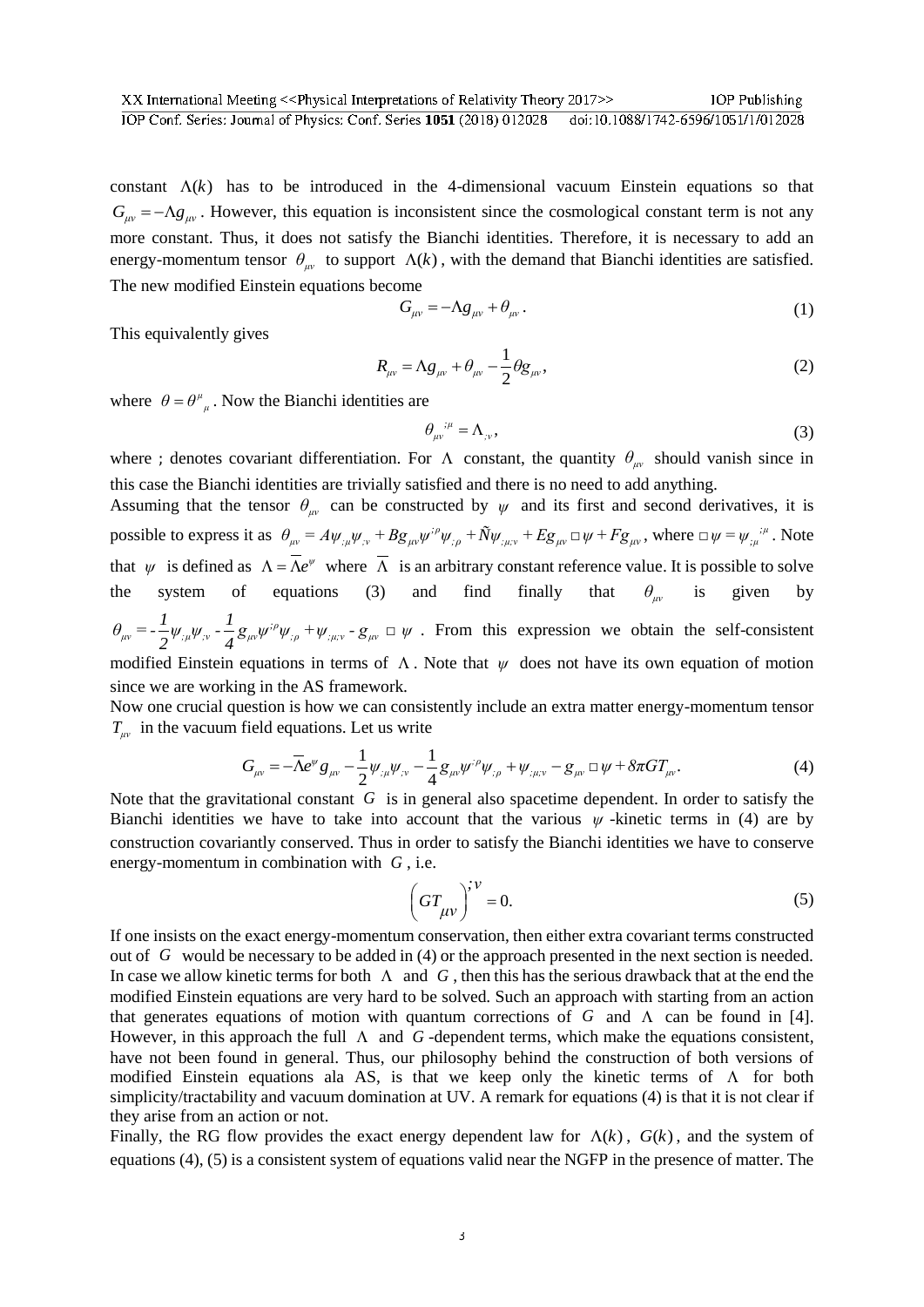"cosmological constant" term scales at high energies as the asymptotic safety scenario suggests, i.e.  $\Lambda(k) \propto k^2$ . The generation of solutions needs also the connection of the momentum scale k with some length scale.

In [61], several families of novel spherically symmetric solutions have been derived in the context of AS. The analysis of all the solutions provides evidence for the spacetime structure close to the centre of spherical symmetry. The signature of a spherically symmetric metric close to this centre is not known, and this is the reason for considering both options, not only the one with the "conventional" signs for the temporal-radial metric components  $(- + + +)$ , but also the alternative one with signature  $(+ - + +)$ . It is well known that the second signature appears in the interior Schwarzschild black hole for the same spherical coordinates.

There are two categories of physically significant solutions, i.e. solutions which improve or resolve the singularity problem. The first category is represented by one solution with the "conventional" signature that originates from  $r = 0$  and is associated with a curvature singularity there. The interesting feature is that no timelike geodesic can reach the origin since the geodesic of an infalling massive particle is reflected at some finite distance. The explanation of this behavior is that there is a repulsive force caused by the cosmological constant along with the other kinetic terms. Note that this feature is not met by a standard cosmological constant. However, the massless particles reach the origin in finite affine parameter.

The second category concerns several solutions of both types of signatures. These solutions are not extended to include the centre of spherical symmetry and range from a finite radius outwards. All their curvature invariants at this minimum radius are also finite. Thus, they can also be considered as non-singular physically accepted geometries.

In [62], general families of new cosmological solutions have been derived in the context of Asymptotic Safe Gravity at high energies close to the NGFP. The derived vacuum solutions were found from the same set of vacuum modified Einstein equations as in [61]. In addition an extension of the vacuum modified Einstein equations is presented in [62], capable to describe also matter. The new equations use a certain scheme for energy conservations described from Eq. (5). Thus, the work [62] can describe two different cosmic eras. First, a speculated vacuum birth from a quantum vacuum state and second a radiation-matter evolution at high energies.

In the first such cosmic era the only source is an energy-dependent cosmological constant that scales at the UV as the AS framework proposes near the NGFP. The importance of the derived physically interesting vacuum solutions is the fact that they describe an inflationary expansion with completely removed initial singularity for the scale factor, the energy density and the curvature invariants. The end of inflation happens naturally since in the AS scenario, as the energy scale becomes lower,  $\Lambda(k)$ becomes insignificant and standard decelerating cosmology arises.

In the second cosmic era, an energy exchange due to Eq. (5) is realized between the matter and the varying gravitational constant  $G(k) \propto k^{-2}$ . An interesting discovery is the appearance of negative non-equilibrium pressure beyond the thermodynamic one. This can be interpreted as either a particle production or a mechanism of bulk viscosity. In both alternatives, there are general solutions which are non-singular and inflationary. The same holds for any spatial topology. A suspiring finding is that in the case of bulk viscosity the relation between the energy scale and the time is implied by the theory of AS. Finally, perhaps the most important feature of the matter solutions is that they suggest either particle production with entropy generation or bulk viscosity with entropy production and reheating.

#### **3. New Field equations with a varying cosmological constant**

Here, in this section we provide an alternative version of quantum modified Einstein equations following an alternative approach for encapsulating Bianchi identities. We also add a spacetime-dependent cosmological constant  $\Lambda(k)$  in the 4-dimensional vacuum Einstein equations so that  $G_{\mu\nu} = -\Lambda g_{\mu\nu} + 8\pi G T_{\mu\nu}$ . In the framework of asymptotic safety,  $\Lambda(k)$  is supposed to be determined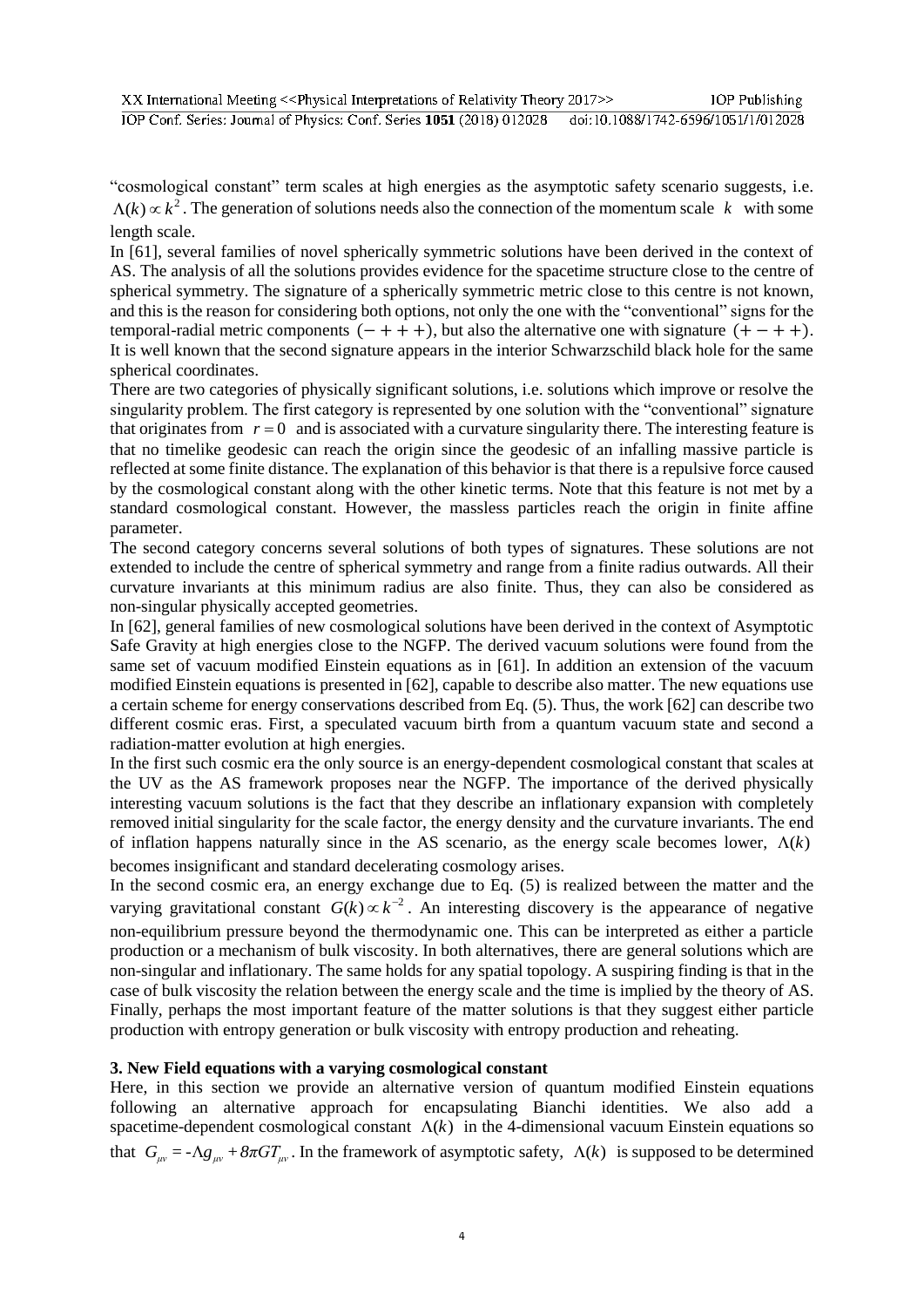along the RG flow. Nevertheless, we want to construct a general formulation valid for an arbitrary  $\Lambda(k)$ which consequently will be able to carry any  $\Lambda(k)$  specified by RG equations. As we have already explained, the previous equation is inconsistent since it does not satisfy the Bianchi identities. Therefore an energy-momentum tensor  $\theta_{\mu\nu}$  will be introduced in order to support  $\Lambda(k)$ , so that the Bianchi  $-4\pi G(Tg_{\mu\nu} - 2T_{\mu\nu})$  identities are satisfied. In the new equations to be derived here, the key point is that

the matter energy-momentum tensor will participate in the construction and satisfaction of the Bianchi identities.

The gravitational equations of motion are

$$
G_{\mu\nu} = -\Lambda g_{\mu\nu} + \theta_{\mu\nu} + 8\pi G T_{\mu\nu}
$$
\n(6)

or equivalently

$$
R_{\mu\nu} = \Lambda g_{\mu\nu} + \theta_{\mu\nu} - \frac{1}{2} \theta g_{\mu\nu} - 4\pi G T g_{\mu\nu} + 8\pi G T_{\mu\nu}.
$$
 (7)

It is  $R = 4\Lambda \cdot \theta \cdot 8\pi G T$ , where  $\theta = \theta^{\mu}{}_{\mu}$ ,  $T = T^{\mu}{}_{\mu}$ . The Bianchi identities take the form

$$
\theta_{\mu\nu}^{\ \ \mu} = \Lambda_{,\nu} - 8\pi \Big( G T_{\mu\nu}^{\ \ \mu} + T_{\mu\nu} G^{\mu} \Big), \tag{8}
$$

where ";" denotes as usually covariant differentiation with respect to the Christoffel connection of *g<sub>μ</sub>ν</sub>* . We introduce for convenience the quantity  $\psi(x)$  by

$$
\Lambda = \overline{\Lambda} e^{\psi} \,, \tag{9}
$$

where  $\Lambda$  is an arbitrary constant reference value.

Let us construct such a tensor  $\theta_{\mu\nu}$  from  $\psi$  and its first and second derivatives. Therefore, we work with the ansatz

tz  
\n
$$
\theta_{\mu\nu} = A(\psi)\psi_{,\mu}\psi_{,\nu} + B(\psi)g_{\mu\nu}\psi^{\mu}\psi_{,\rho} + \tilde{N}(\psi)\psi_{,\mu,\nu} + E(\psi)g_{\mu\nu}\Box\psi + F(\psi)g_{\mu\nu}, \qquad (10)
$$

where  $\Box \psi = \psi_{;\mu}^{\mu}$ . Then,

$$
\theta = (A + 4B)\psi^{;\mu}\psi_{;\mu} + (C + 4E) \Box \psi + 4F, \qquad (11)
$$

$$
\theta = (A + 4B)\psi^{;\mu}\psi_{;\mu} + (C + 4E) \Box \psi + 4F,
$$
\n(11)  
\n
$$
R_{\mu\nu} = A\psi_{;\mu}\psi_{;\nu} - \left(\frac{A}{2} + B\right)g_{\mu\nu}\psi^{;\rho}\psi_{;\rho} + \tilde{N}\psi_{;\mu;\nu} - \left(\frac{C}{2} + E\right)g_{\mu\nu} \Box \psi + \left(\overline{A}e^{\psi} - F\right)g_{\mu\nu}.
$$
\n(12)

Since  $\square(\psi_{,v}) = (\square \psi)_{,v} + R_{v\sigma} \psi^{;\sigma}$ , it is from (10)

$$
\begin{aligned} \n\frac{\partial \varphi_{j,v}^{i}}{\partial \mu} &= (A' + B') \psi^{i\mu} \psi_{,\mu} \psi_{,\nu} + (A + E') \Box \psi \psi_{,\nu} + (C' + A + 2B) \psi^{i\mu} \psi_{,\mu,\nu} + \\ \n&+ (C + E) (\Box \psi)_{,\nu} + F' \psi_{,\nu} + CR_{\mu\nu} \psi^{i\mu}, \n\end{aligned} \tag{13}
$$

where a prime denotes differentiation with respect to  $\psi$ . Due to Eq. (12), Eq. (13) can be written as

here a prime denotes differentiation with respect to 
$$
\psi
$$
. Due to Eq. (12), Eq. (13) can be written as  
\n
$$
\theta_{\mu\nu}^{\ \ \dot{\mu}} = \left( A' + B' + \frac{1}{2}AC - BC \right) \psi^{\mu} \psi_{\mu} \psi_{\nu} + \left( E' + A - CE - \frac{1}{2}C^2 \right) \Box \psi \psi_{\nu} +
$$
\n
$$
+ \left( C' + A + 2B + C^2 \right) \psi^{\mu} \psi_{\mu} \psi_{\mu} + \left( C + E \right) \left( \Box \psi \right)_{\nu} + \left( F' - CF + C \overline{\Lambda} e^{\psi} - 4\pi G C T \right) \psi_{\nu} +
$$
\n
$$
+ 8\pi G C T_{\mu\nu} \psi^{\mu}.
$$
\n(14)

The consistency condition Eq. (8) becomes

The consistency condition Eq. (8) becomes  
\n
$$
\left(A' + B' + \frac{1}{2}AC - BC\right)\psi^{;\mu}\psi_{;\mu}\psi_{;\nu} + \left(E' + A - CE - \frac{1}{2}C^2\right)\Box\psi\psi_{;\mu} + \left(C' + A + 2B + C^2\right)\psi^{;\mu}\psi_{;\mu;\nu} +
$$
\n
$$
+ (C + E)(\Box\psi)_{;\nu} + \left[F' - CF + (C - 1)\overline{A}e^{\psi} - 4\pi GCT\right]\psi_{;\nu} = -8\pi\left(GC\psi^{;\mu} + G^{\mu}\right)T_{\mu\nu} - 8\pi GT_{\mu\nu}.
$$
\n(15)

One option to proceed would be to embody the term  $-8\pi G C \psi^{i\mu} T_{\mu\nu}$  of the right-hand side of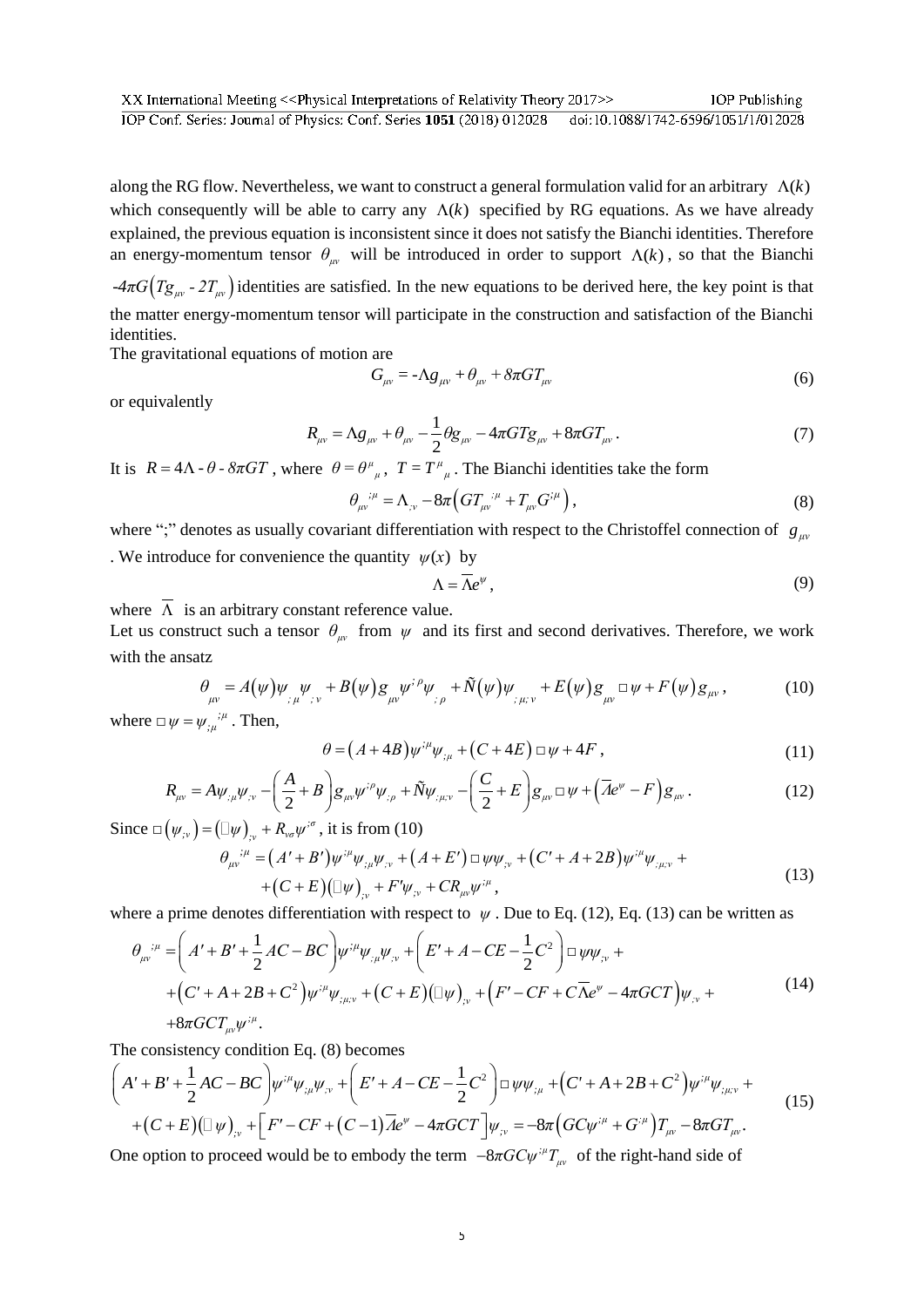Eq. (15) with the last term of the left-hand side being proportional to  $g_{\mu\nu}\psi^{\mu}$ . Since Eq. (15) must be satisfied for any  $\psi$ , the various prefactors should vanish separately and the prefactor of  $\psi^{\mu}$  would give  $T_{\mu\nu} \propto g_{\mu\nu}$  with a function as a proportionality factor (the vanishing of the rest terms on the right-hand side would give an equation of motion for the matter). Such an energy-momentum tensor is of a very special form, not of particular interest, so we quit this option. The other alternative is to vanish the prefactors of the various kinetic terms on the left-hand side as they stand. The right-hand side gives the equation of motion for the matter. Therefore, we obtain the following system of equations

$$
A'+B'+\frac{1}{2}AC-BC=0, E'+A-CE-\frac{1}{2}C^2=0
$$
  
\n
$$
C'+A+2B+C^2=0, C+E=0
$$
  
\n
$$
F'-CF+(C-1)\overline{\Lambda}e^{\psi}-4\pi GCT=0
$$
  
\n
$$
GT_{\mu\nu}^{\ \ \mu}+\left(GC\psi^{\mu}+G^{\mu}\right)T_{\mu\nu}=0.
$$
\n(16)

It can be seen that the first equation is redundant and the previous system gets the form

$$
A + B = -\frac{3}{4}C^2, \quad E = -C, \quad C' = \frac{1}{2}C^2 + A
$$
  

$$
F' - CF + (C - 1)\overline{\Lambda}e^{\nu} - 4\pi GCT = 0
$$
  

$$
GT_{\mu\nu}^{\ \ \mu} + (GC\psi^{\mu} + G^{\mu})T_{\mu\nu} = 0.
$$
 (17)

The differential equation for 
$$
F
$$
 is linear, so its solution is\n
$$
F = e^{\int C} \left\{ \sigma + \int \left[ (1 - C) \overline{\Lambda} e^{\psi} + 4 \pi G C T \right] e^{-\int C} \right\},
$$
\n(18)

where  $\sigma$  is integration constant. Since for  $\psi$  constant,  $\theta_{\mu\nu}$  must vanish, it arises from Eq. (10) that for  $\psi$  constant the factor F must vanish. From the form of the previous solution for F, for this to happen for any constant  $\psi$ , it needs to be  $C = 1$ ,  $T = 0$  and furthermore  $\sigma = 0$ . Thus, although in the system of Eqs.  $(17)$  there are four equations containing the five unknowns  $A, B, C, E, F$ , the above requirement gives a unique solution. The system of Eqs. (17) is written equivalently as

$$
A = -\frac{1}{2}, \ B = -\frac{1}{4}, \ C = 1, \ E = -1, \ F = 0 \tag{19}
$$

$$
T = 0 \tag{20}
$$

$$
T_{\mu\nu}^{\ \ ;\mu} + \left(\psi^{\ \ ;\mu} + \frac{G^{\ ;\mu}}{G}\right) T_{\mu\nu} = 0. \tag{21}
$$

For any given A, G the non-conservation equation (21) defines the equation of motion of the matter.<br>Our final generic result is equation<br> $G_{\mu\nu} = -\overline{\Lambda}e^{\psi}g_{\mu\nu} - \frac{1}{2}\psi_{,\mu}\psi_{,\nu} - g_{\mu\nu}\psi^{\rho}\psi_{,\rho} + \psi_{,\mu\nu} - g_{\mu\nu}\psi +$ Our final generic result is equation

Our final generic result is equation  
\n
$$
G_{\mu\nu} = -\overline{\Lambda}e^{\psi}g_{\mu\nu} - \frac{1}{2}\psi_{;\mu}\psi_{;\nu} - \frac{1}{4}g_{\mu\nu}\psi^{\nu\rho}\psi_{;\rho} + \psi_{;\mu;\nu} - g_{\mu\nu}\psi + 8\pi GT_{\mu\nu},
$$
\n(22)  
\nwhere  $T_{\mu\nu}$  satisfies the two equations (20), (21). The vanishing of the trace of the energy-momentum

tensor,  $T = 0$ , is a surprising outcome of the study, since it constraints the possible equations of state in an interesting way. For the case of a perfect fluid, this equation results to a radiation-dominated Universe. This is a result which is compatible with what we expect near the NGFP taking into account that the system of equations could have suggested something totally unacceptable as possible equation of state near the NGFP. It is also noticeable that although the new energy conservation scheme in the present work is totally different than the one used in [62], leading to different system of equations, still the kinetic terms of the cosmological constant coupling are the same, thus Eq. (22) is the same. Finally, the non-conservation equation (21) expresses an energy exchange between the matter fields and the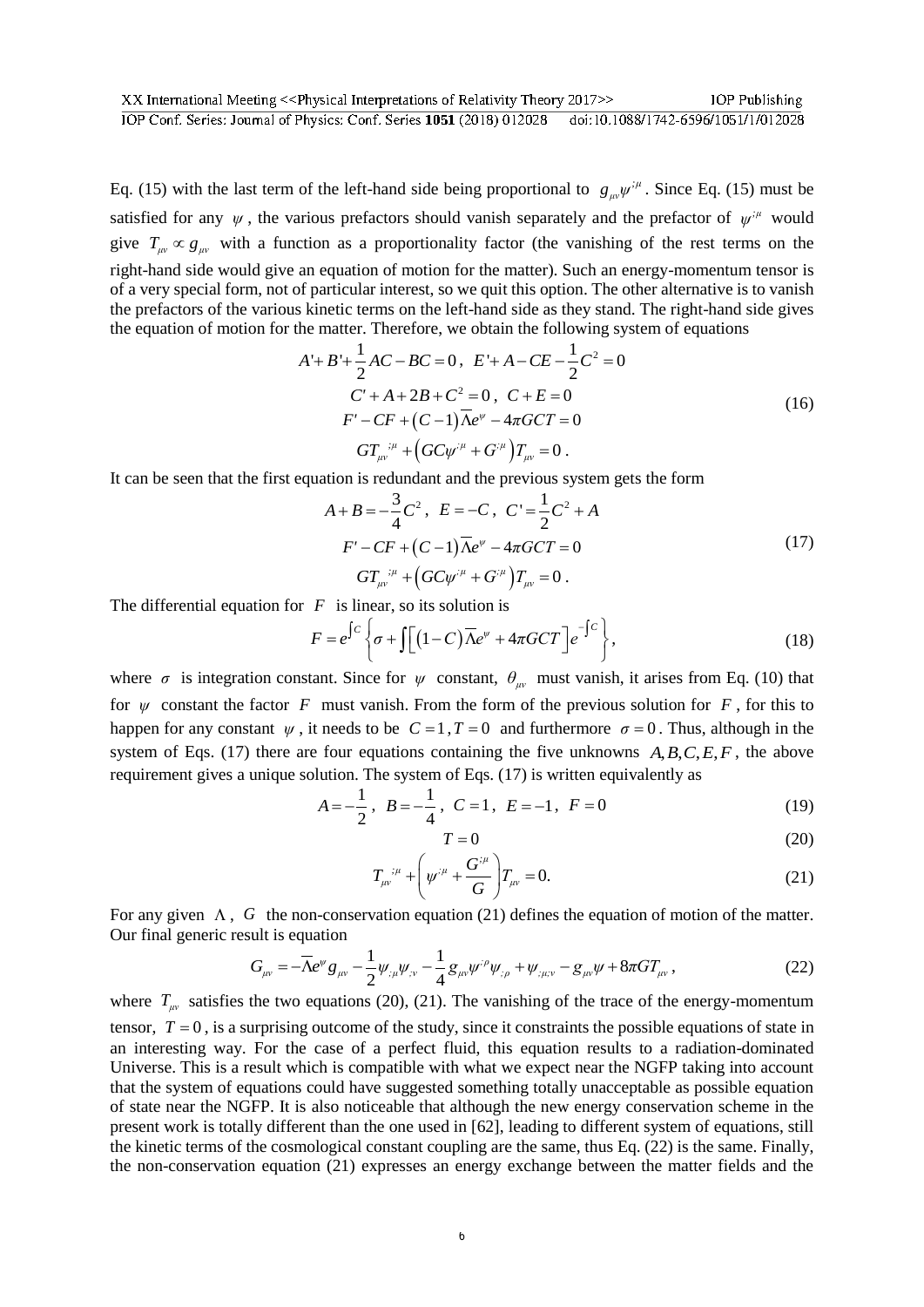couplings  $G(k)$ ,  $\Lambda(k)$ .

As in the previous section with the vacuum solutions, we also here assume a spatially homogeneous and isotropic metric for the cosmic spacetime of the form Eq. (3). Since the external fields  $\Lambda(k)$ ,  $G(k)$ carry the same symmetries, they will be of the form  $\Lambda(t)$ ,  $G(t)$ . We consider a diagonal energy-momentum tensor  $T_v^{\mu}$ , so we take as matter content a non-perfect fluid with energy density  $\rho$ , thermodynamic pressure p and a possible non-equilibrium part  $\pi$  [54-57]. Due to the working symmetries of isotropy and homogeneity shear viscosity and energy fluxes are disregarded. The energy momentum tensor is

$$
T^{\mu\nu} = \rho u^{\mu} u^{\nu} + (p + \pi) (g^{\mu\nu} + u^{\mu} u^{\nu})
$$
 (23)

with  $u^{\mu}$  the fluid 4-velocity. The extra pressure  $\pi$  can either be associated to a pressure due to particle production/destruction or to a bulk viscous pressure and could be important during the transition phase that connects the quantum vacuum stage of the universe to the subsequent era with non-zero matter density. We will consider in the following a very early high-energy universe with the assumption of AS running of the couplings.

The two independent components of (22) are

nents of (22) are  
\n
$$
3\left(H^2 + \frac{\kappa}{a^2}\right) = \overline{\Lambda}e^{\psi} - 3H\frac{\dot{\psi}}{n} - \frac{3\dot{\psi}^2}{4n^2} + 8\pi G\rho
$$
\n(24)

$$
3\left(H^{2} + \frac{1}{a^{2}}\right) = \Lambda e^{\nu} - 3H \frac{1}{n} - \frac{1}{4n^{2}} + 8\pi G\rho
$$
(24)  

$$
\frac{2}{n}\dot{H} + 3H^{2} + \frac{\kappa}{a^{2}} = \overline{\Lambda}e^{\nu} - 2H\frac{\dot{\psi}}{n} - \frac{\dot{\psi}^{2}}{4n^{2}} - \frac{1}{n}\left(\frac{\dot{\psi}}{n}\right) + 8\pi GP,
$$
(25)

where the total effective pressure is  $P = p + \pi$  and *n* denotes the lapse function.

In the NGFP regime of AS it is  $G(k) \propto k^{-2}$ ,  $\Lambda(k) \propto k^2$ , therefore Eq. (21) implies the exact conservation  $T_{\mu\nu}^{\mu\nu} = 0$ . Thus, although energy can be exchanged between  $G(k)$  and  $\Lambda(k)$ , the matter energy momentum tensor is separately conserved something that it is correct and expected in our semiclassical approach at the tree level! Alternatively, if someone demands  $T_{\mu\nu}^{\mu\nu} = 0$  (again motivated by the correct tree level behavior) it can be proven generally that  $G(k)\Lambda(k) = const$ , which is exactly the expected behavior at the NGFP! Thus, a consistent picture arises, considering the derived modified Einstein equations associated with the energy conservation scheme of Eq. (8). For cosmology this conservation equation gives the standard expression

$$
\dot{\rho} + 3nH(\rho + P) = 0. \tag{26}
$$

The system of equations (24)-(25) is satisfied by construction for any  $\psi(t)$ . However, the effective pressure *P* is constrained to be  $P = \frac{1}{2}$ 3  $P = \frac{1}{2}\rho$ . This is different than the result obtained in [62] where the opposite sign appered in the equation if state. Indeed, here differentiating (23) with respect to *t* and posite sign appered in the equation if state. Indeed, here differentiating (23) with respect to t and<br>ing (26) to substitute  $\dot{\rho}$  and also (24) itself we find in the UV regime<br> $\left(1+\frac{\dot{\psi}}{2nH}\right)\left[\frac{2}{n}\dot{H}+3H^2+\frac{\kappa}{$ 

opposite sign appeared in the equation if state. Indeed, here differentiating (23) with respect to t and  
using (26) to substitute 
$$
\dot{\rho}
$$
 and also (24) itself we find in the UV regime  

$$
\left(1+\frac{\dot{\psi}}{2nH}\right)\left[\frac{2}{n}\dot{H}+3H^2+\frac{\kappa}{a^2}-\overline{\Lambda}e^{\psi}+2H\frac{\dot{\psi}}{n}+\frac{\dot{\psi}^2}{4n^2}G(k)+\frac{1}{n}\left(\frac{\dot{\psi}}{n}\right)+8\pi GP\right]=4\pi G\frac{\dot{\psi}}{nH}\left(P-\frac{1}{3}\rho\right).
$$
 (27)

Therefore, from Eq. (25) it arises that  $P = \frac{1}{2}$ 3  $P = \frac{1}{2}\rho$ . For vanishing  $\pi$ , we obtain  $p = \frac{1}{2}$ 3  $p = \frac{1}{2} \rho$ , which is a radiation equation of state, quite natural in the early universe. Our result is equation (24) with  $\rho \propto a^{-4}$ and  $\psi$  is expressed in terms of  $k$  (and the other cosmological variables) as explained above. Far from the UV regime, the evolution of  $G(k)$ ,  $\Lambda(k)$  is not the simple power laws and Eq. (21) gets the more general form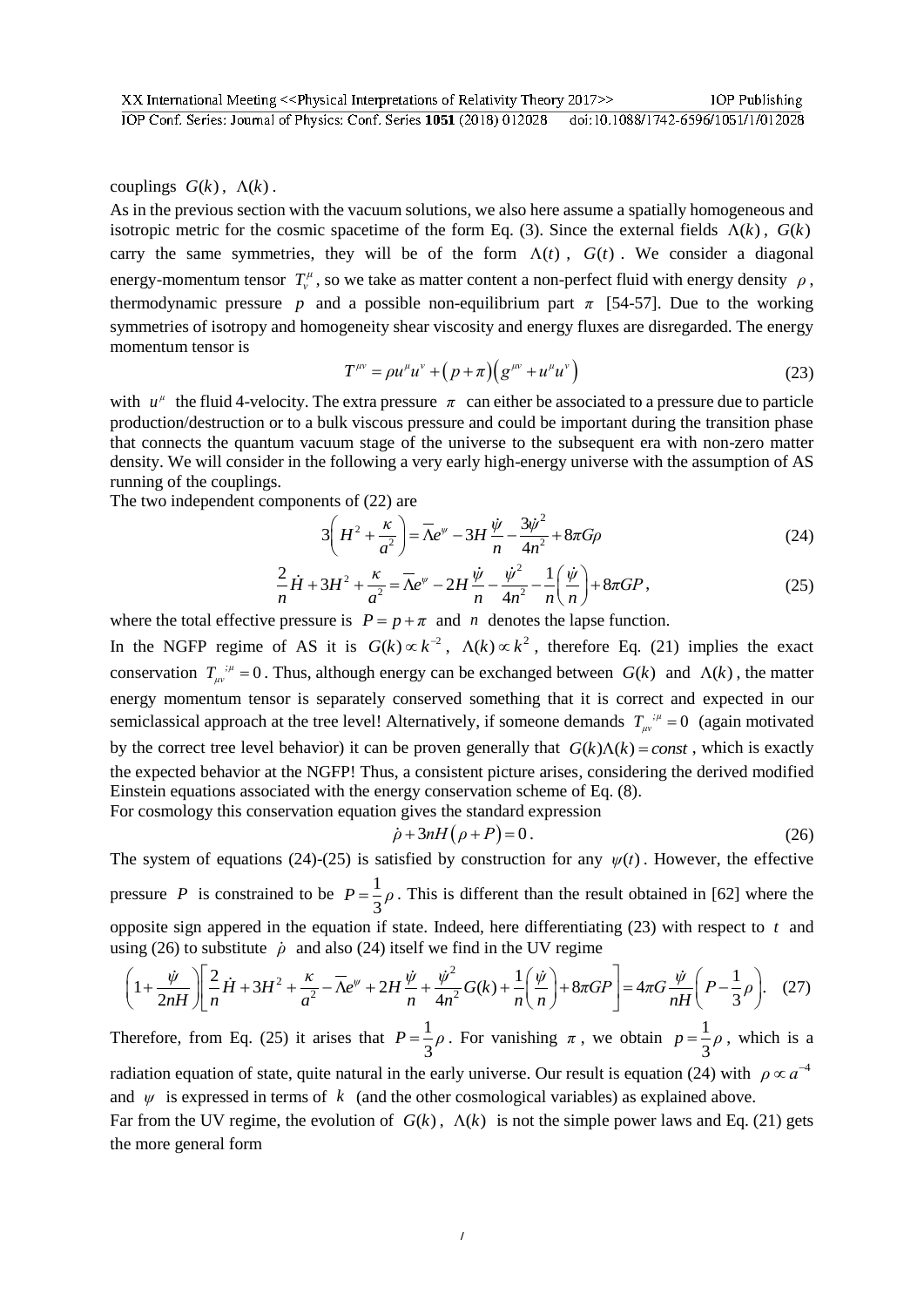$$
\dot{\rho} + 3nH(\rho + P) + \rho \left(\frac{\dot{G}}{G} + \dot{\psi}\right) = 0.
$$
\n(28)

This equation expresses a non-trivial energy exchange between the energy density and the time-dependent couplings and has to be solved together with Eq. (24), (25).

#### **4. Conclusions**

In this paper, we present the non singular properties of recently found spherical and cosmological solutions of quantum modified Einstein equations according to AS framework. The general solutions contain a variety of smoothing behaviors and several explicit non-singular solutions. The solutions solve the uniquely defined modified Einstein equations which arise by adding appropriate covariant kinetic terms to the equations of motion in order to ensure the satisfaction of the Bianchi identities. We assume that the cosmological constant kinetic terms dominate near NGFP, something that it is expected in the AS. The importance of the presented solutions lies on the fact that they may describe the small distance behavior of quantum corrected spacetimes. In the case of spherical solutions, we claim that these solution may describe the non-singular geometry at the center of black holes, while in the case of cosmology the non-singular solutions most probably represent the geometry of Big bang after a vacuum birth according to asymptotically safe gravity. The cosmological solutions could also be utilized towards other directions that explore high energy corrections to the expansion rate for explaining baryogenesis [63] or dark energy [64].

Although the modified Einstein equations ala AS are uniquely defined, the way we satisfy energy conservation has three alternatives. In this paper we present for the first time the remaining two alternatives of energy conservation we can have. These new two schemes of energy conservation accompany consistently the modified Einstein equations. A surprising fact is that both these schemes are associated with constrained form of equations of state that are compatible with the UV regime*.* The fact that the possible energy momentum tensors are constrained from the type of energy conservation is desirable and sensible. It is sensible since the form of matter and its interactions are determining which type of energy exchange is allowed and which is not. Furthermore, one of these schemes predicts a radiation equation of state in the early universe.

#### **References**

- [1] 't Hooft G and Veltman M J G 1974 *Annales Poincaré Phys. Theor.* A **69**
- [2] Goroff M H and Sagnotti A 1985 *Phys. Lett.* B **81**
- [3] van de Ven A E M 1992 *Nucl. Phys.* B **309**
- [4] Niedermaier M and Reuter M 2006 The asymptotic safety scenario in quantum gravity. *Living Reviews in Relativity* **9** 5
- [5] Reuter M and Saueressig F 2010 Functional renormalization group equations, asymptotic safety and Quantum Einstein Gravity *Geometric and Topological Methods for Quantum Field Theory* eds H Ocampo, S Paycha and A Vargas (Cambridge Univ. Press, Cambridge), (*Preprint* arXiv:0708.1317)
- [6] Percacci R 2009 *Approaches to Quantum Gravity: Towards a New Understanding of Space, Time and Matter* ed D Oriti (Cambridge University Press, Cambridge) (*Preprint* arXiv:0709.3851)
- [7] Lauscher O and Reuter M 2007 *Quantum Gravity* eds B Fauser, J Tolksdorf and E Zeidler (Birkhäuser, Basel), (*Preprint* arXiv:0511260)
- [8] Reuter M and Saueressig F 2012 *New J. Phys.* 055022 (*Preprint* arXiv:1202.2274)
- [9] Koch B and Saueressig F 2014 *Int. J. Mod. Phys.* A **8** 1430011 (*Preprint* arXiv:1401.4452)
- [10] Bonanno A 2011 *PoS CLAQG08* 008 (*Preprint* arXiv:0911.2727)
- [11] Weinberg S 1979 *General Relativity, an Einstein Centenary Survey* eds S W Hawking and W Israel (Cambridge University Press)
- [12] Weinberg S 1997 *Preprint* arXiv:9702027
- [13] Weinberg S 2009 *Preprint* arXiv:0903.0568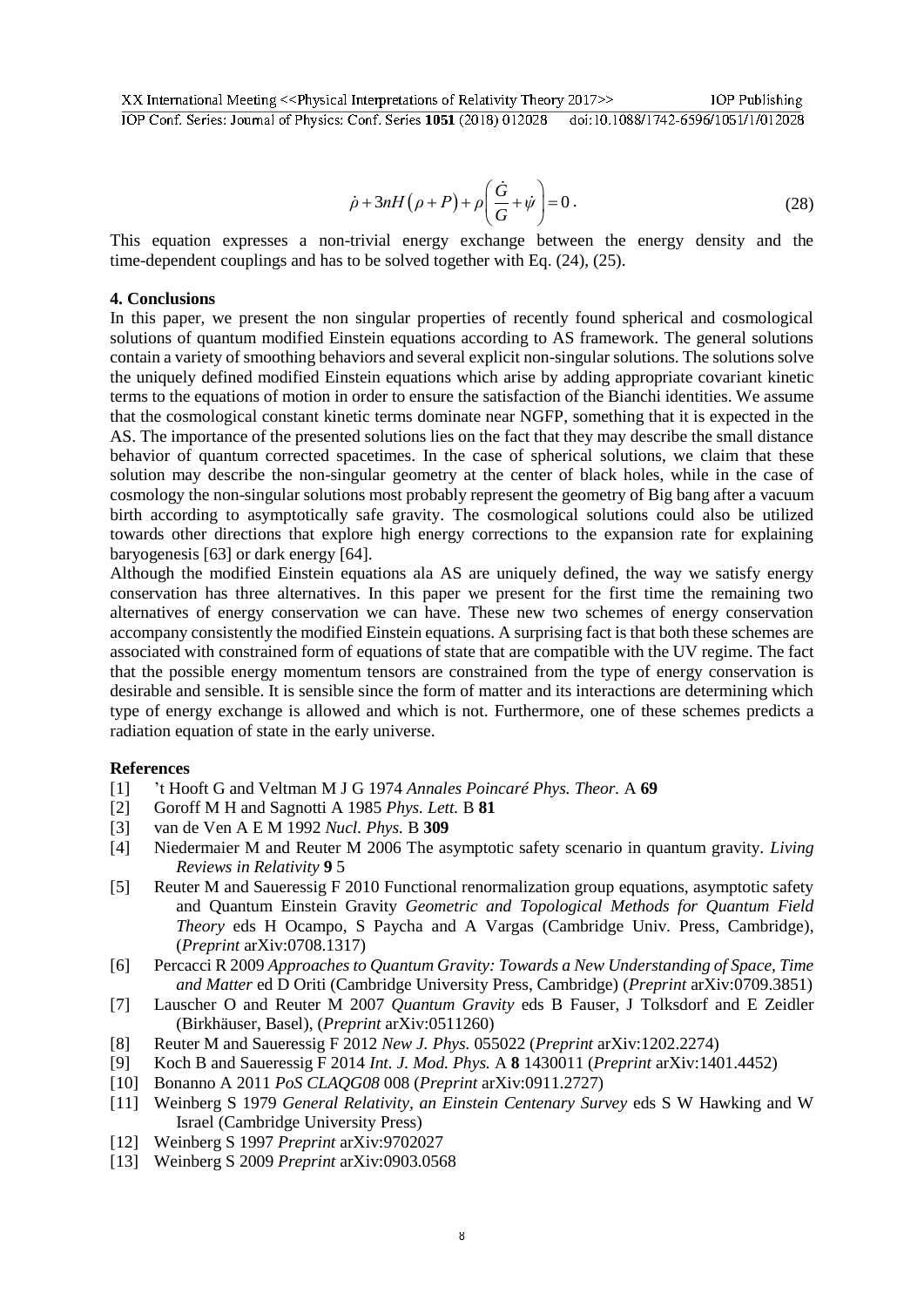XX International Meeting <<Physical Interpretations of Relativity Theory 2017>> IOP Publishing

IOP Conf. Series: Journal of Physics: Conf. Series **1051** (2018) 012028 doi:10.1088/1742-6596/1051/1/012028

- [14] Weinberg S 2009 *PoS C D09* 001 (*Preprint* arXiv:0908.1964)
- [15] Reuter M 1998 *Phys. Rev.* D **971** (*Preprint* arXiv:9605030)
- [16] Wetterich C 1993 *Phys. Lett.* B **90**
- [17] Morris T R 1994 *Int. J. Mod. Phys.* A **2411** (*Preprint* arXiv:9308265)
- [18] Falkenberg S and Odintsov S D 1998 *Int. J. Mod. Phys.* A **607** (*Preprint* arXiv:9612019)
- [19] Dou D and Percacci R 1998 *Class. Quant. Grav.* 3449 (*Preprint* arXiv:9707239)
- [20] Lauscher O and Reuter M 2002 *Phys. Rev.* D 025013 (*Preprint* arXiv:0108040)
- [21] Reuter M and Saueressig F 2002 *Phys. Rev.* D 065016 (*Preprint* arXiv:0110054)
- [22] Lauscher O and Reuter M 2002 *Class. Quant. Grav.* 483 (*Preprint* arXiv:0110021)
- [23] Lauscher O and Reuter M 2002 *Int. J. Mod. Phys.* A 993 (*Preprint* arXiv:0110054)
- [24] Lauscher O and Reuter M 2002 *Class. Quant. Grav.* 483 (*Preprint* arXiv:0112089)
- [25] Souma W 1999 *Prog. Theor. Phys.* 181 (*Preprint* arXiv:9907027)
- [26] Reuter M and Saueressig F 2002 *Phys. Rev.* D 125001 (*Preprint* arXiv:0206145)
- [27] Reuter M and Saueressig F 2004 *Fortschr. Phys.* **52** 650 (*Preprint* arXiv:0311056)
- [28] Bonanno A and Reuter M 2005 *JHEP* 035 (*Preprint* arXiv:0410191)
- [29] Percacci R and Perini D 2003 *Phys. Rev.* D 081503 (*Preprint* arXiv:0207033)
- [30] Percacci R and Perini D 2003 *Phys. Rev.* D 044018 (*Preprint* arXiv:0304222)
- [31] Percacci R and Perini D 2004 *Class. Quant. Grav.* 5035 (*Preprint* arXiv:0401071)
- [32] Codello A and Percacci R 2006 *Phys. Rev. Lett.* 221301 (*Preprint* arXiv:0607128)
- [33] Litim D 2004 *Phys. Rev. Lett.* 201301 (*Preprint* arXiv:0312114)
- [34] Fischer P and Litim D 2006 *Phys. Lett.* B 497 (*Preprint* arXiv:0602203)
- [35] Percacci R and Perini D 2004 *Class. Quant. Grav.* 5035 (*Preprint* arXiv:0401071)
- [36] Codello A, Percacci R and Rahmede C 2008 *Int. J. Mod. Phys.* A 143 (*Preprint* arXiv:0705.1769)
- [37] Machado P F and Saueressig F 2008 *Phys. Rev.* D 124045 (*Preprint* arXiv:0712.0445)
- [38] Codello A, Percacci R and Rahmede C 2009 *Annals Phys.* 414 (*Preprint* arXiv:0805.2909)
- [39] Reuter M and Weyer H 2009 *Phys. Rev.* D 105005 (*Preprint* arXiv:0801.3287)
- [40] Reuter M and Weyer H 2009 *Gen. Rel. Grav.* 983 (*Preprint* arXiv:0903.2971)
- [41] Reuter M and Weyer H 2009 *Phys. Rev.* D 025001 (*Preprint* arXiv:0804.1475)
- [42] Machado P F and Percacci R 2009 *Phys. Rev.* D 024020 (*Preprint* arXiv:0904.2510)
- [43] Daum J E and Reuter M 2009 *Adv. Sci. Lett.* 255 (*Preprint* arXiv:0806.3907)
- [44] Benedetti D, Machado P F and Saueressig F 2009 *Mod. Phys. Lett.* A 2233 (*Preprint* arXiv:0901.2984)
- [45] Benedetti D, Machado P F and Saueressig F 2010 *Nucl. Phys.* B 168 (*Preprint* hep-th/ arXiv:0902.4630)
- [46] Benedetti D, Machado P F and Saueressig F *Preprint* arXiv:0909.3265
- [47] Daum J.-E, Harst U and Reuter M 2010 *JHEP* 084 (*Preprint* arXiv:0910.4938)
- [48] Harst U and Reuter M 2011 *JHEP* 119 (*Preprint* arXiv:1101.6007)
- [49] Rahmede C 2011 *PoS CLAQG* 011
- [50] Benedetti D, Groh K, Machado P F and Saueressig F 2011 *JHEP* 079 (*Preprint* arXiv:1012.3081)
- [51] Bonanno A and Reuter M 2002 *Phys. Rev.* D 043508 (*Preprint* arXiv:0106133)
- [52] Bonanno A and Reuter M 2002 *Phys. Lett.* B **9** (*Preprint* arXiv:0106468)
- [53] Reuter M and Saueressig F 2013 *Lect. Notes Phys.* 185 (*Preprint* arXiv:1205.5431)
- [54] Bonanno A and Reuter M 1999 *Phys. Rev.* D 084011 (*Preprint* arXiv:9811026)
- [55] Bonanno A and Reuter M 2000 *Phys. Rev.* D 043008 (*Preprint* arXiv:0002196)
- [56] Bonanno A and Reuter M 2006 *Phys. Rev.* D 083005 (*Preprint* arXiv:0602159)
- [57] Reuter M and Tuiran E *Preprint* arXiv:0612037
- [58] Reuter M and Tuiran E 2011 *Phys. Rev.* D 044041 (*Preprint* arXiv:1009.3528)
- [59] Falls K and Litim D F 2014 *Phys. Rev.* D 084002 (*Preprint* arXiv:1212.1821)
- [60] Cai Y.-F and Easson D A 2010 *JCAP* 002 (*Preprint* arXiv:1007.1317)
- [61] Becker D and Reuter M 2012 *JHEP* 172 (*Preprint* arXiv:1205.3583)
- [62] Becker D and Reuter M *Preprint* arXiv:1212.4274